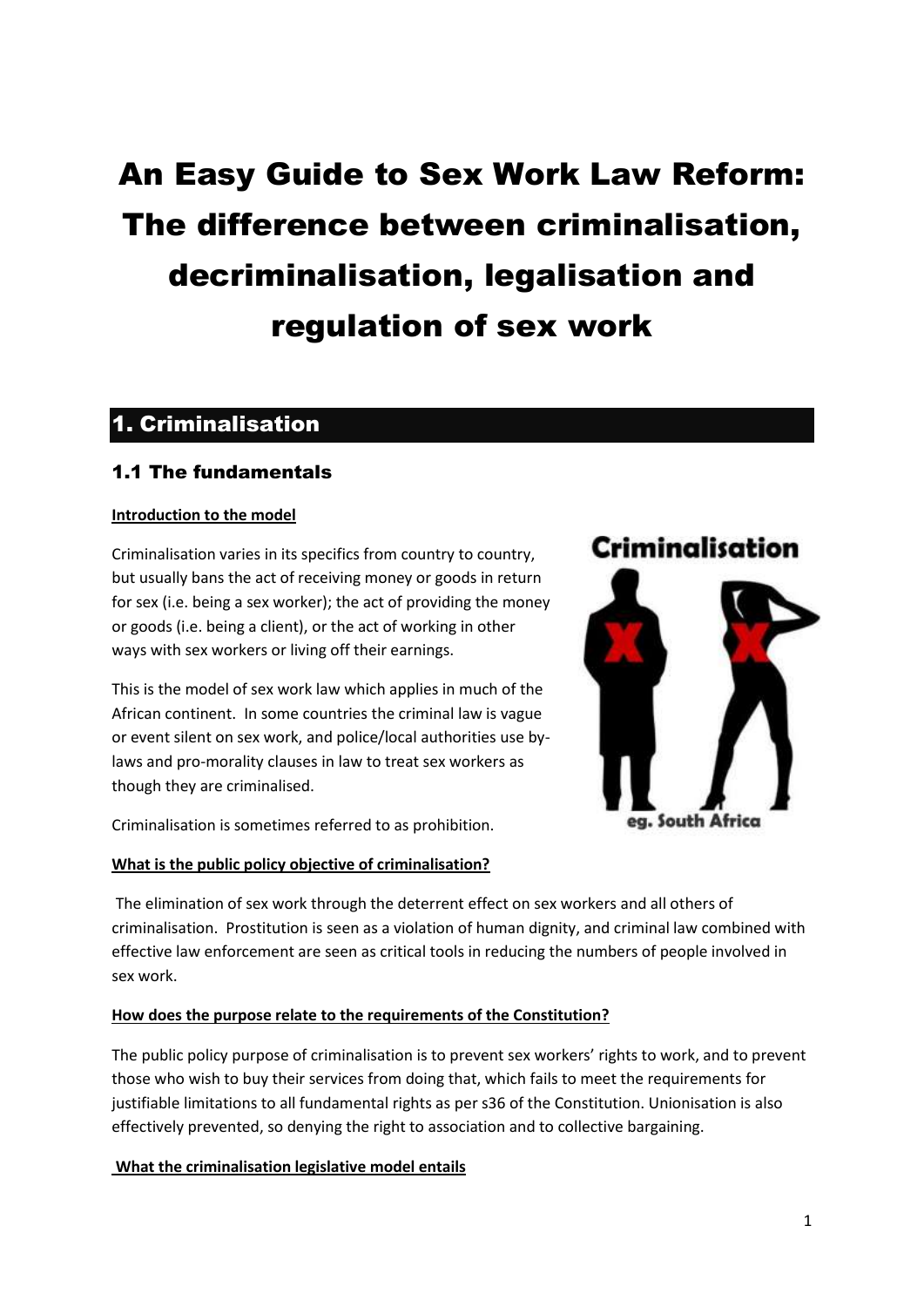- Prohibition of brothel-keeping
- Prohibition of living off/gaining from the earnings of sex workers
- Prohibition of receiving money in return for the provision of sexual services

#### **Examples of countries**

South Africa, Botswana

### 1.2 The impact

#### **Impact on sex work - has the law fulfilled its purpose?**

Not much – the evidence is that the law has little effect on the number of sex workers or the number of clients, but a big effect on the behaviour of the police towards sex workers and on the sustaining of stigma towards sex workers.

#### **Impact of criminalisation on sex workers**

In South Africa, studies have documented substantial levels of direct violence against sex workers from clients, non-paying partners and the police (A) as well as structural violence against sex workers (B). The unequal power relations between sex workers and their sexual partners, heightened in a criminalised environment, limit sex workers' ability to insist on the use of condoms during sex, thus increasing their risk of contracting HIV and other STIs (C). Discrimination, prejudices and sexual moralism of some health care workers create barriers for sex workers to access the health services that they are entitled to (D). If sex workers employ someone to act as security for them, to help increase their safety, that security person is labelled as a criminal by South African law<sup>1</sup>.

SWEAT recorded approximately 360 reported human rights abuses of sex workers in 2011; however, based on the number of abuses reported to SWEAT, but not reported to Police, we believe that there are far more unreported cases.

The dignity of women is denied in all these aspects. Criminalisation exposes sex workers, who are overwhelmingly women, to massive indignities through their interaction with police and other state agents, both in the work they do, and if they fall victim to crimes.

#### **Impact of criminalisation on sex worker-police relationship**

The fact that the work of sex workers is criminalised means that there is no incentive for the police to respect the human rights of sex workers unless they are receiving some financial, sexual or other benefit in return.

Refer to SWEAT website – examples of police abuse of sex workers.

## 1.3 Evaluation

**.** 

Criminalisation is necessary to prevent the furtherance of conduct abhorrent to the public good - *the morals of some are imposed on the whole community, unleashing a new immorality of police abuse.*

<sup>&</sup>lt;sup>1</sup> "I Expect to be Abused and Have Fear: Sex Workers' Experiences of Human Rights Violations and Barriers to Healthcare in Four African Countries" Fiona Scorgie et al, April 2011, African Sex Worker Alliance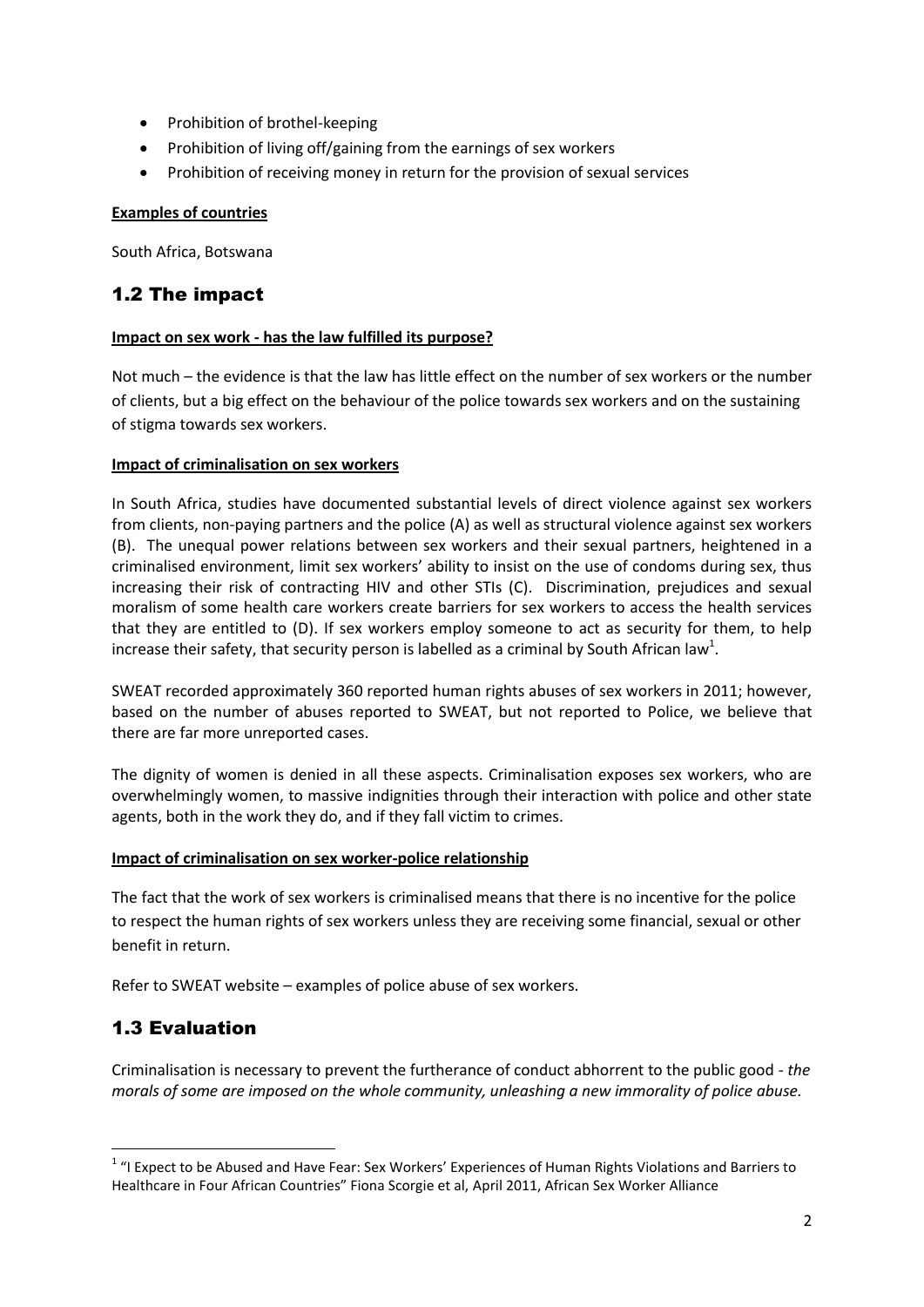Criminalisation is vital if society is to uphold moral standards – *why is prostitution uniquely harmful to the public good?* 

*What is the morality of law which has no deterrent effect, and exposes sex workers to police and other abuse?*

*The law and a moral position are not necessarily the same thing.*

The clients of sex workers are more likely to be violent, and thus sex work should not be encouraged.

*Some research does indicate this, but surely the focus should be on recognising the reality that sex work will happen and on minimising the threat from clients through good police-sex worker relationships, and strong incentives against dangerous behaviour by clients.*

Sex workers work in an inherently violent industry and are (in the main) damaged by posttraumatic stress disorder and unable to make rational decisions for themselves. xxxxx

### 1.4 Would it work in South Africa? If not, why not?

It is in operation in South Africa for 55 years (although clients were only criminalised in 2007). It fails in its policy aim.

| <b>Numbers of sex</b> | Australian research shows decriminalisation does not increase numbers of sex |
|-----------------------|------------------------------------------------------------------------------|
| workers               | workers. Sex work industry had increased, in spite of 55 years of            |
|                       | criminalisation                                                              |
| Violence against      | Eastern Cape report on Violence against sex workers <sup>2</sup>             |
| sex workers           |                                                                              |
| Leaving sex work      | Criminal records prevent job seeking                                         |
|                       | Psychological and emotional impact of criminalisation.                       |
| <b>Trafficking</b>    | A hidden sex industry. No motivation to engage with the police.              |
| Under-age sex         | A hidden sex industry. No motivation to engage with the police, no access by |
| work                  | social service agencies, and incentives to report                            |
| <b>Affected</b>       | Communities are disempowered by a criminalisation law, since the long term   |
| neighbourhoods        | solutions - engagement directly with sex workers - is not incentivised.      |

#### **Impact of criminalisation on issues**

#### Criminalisation in relation to the SWEAT Test:

**S**afe from police abuse: can sex workers work without fear of police abuse? **W**orkers rights: are the labour rights of those in the industry protected full? **E**xit: can sex workers leave the sex industry of their own free will without fear of prejudice? **A**ccess to health care: can sex workers access respectful health care services? **T**rafficking and child sexual exploitation: can sex workers report crimes like trafficking and child exploitation without fear?

 2 "A Snapshot of Sex Workers' Experiences of Human Rights Violations and Barriers to Healthcare in East London, South Africa" Prince Nare December 2011, SWEAT, UNFPA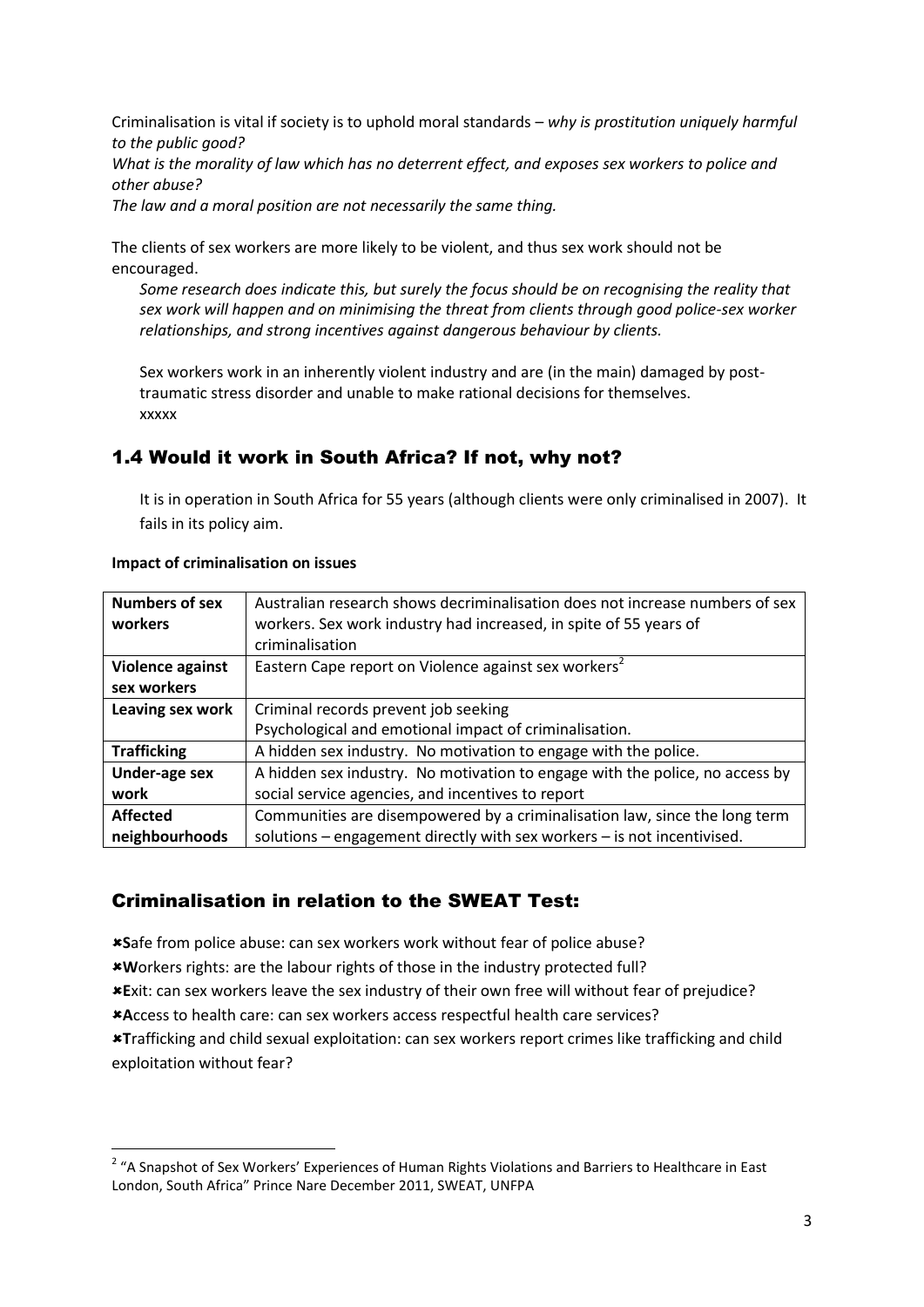#### **References**

A - Campbell 2000; Pettifor, Beksinska et al. 2000; Vetten and Dladla 2000; Gould and Fick 2008

B - CORMSA 2011; Scorgie, Chersich et al. 2011; Scorgie, Nakato et al. 2011; Vearey, Oliveira et al. 2011

C - Varga 1997; Varga 2001; Pauw and Brener 2003

D - Nairne 1999; Stadler and Delany 2006; Oliveira and Lety 2011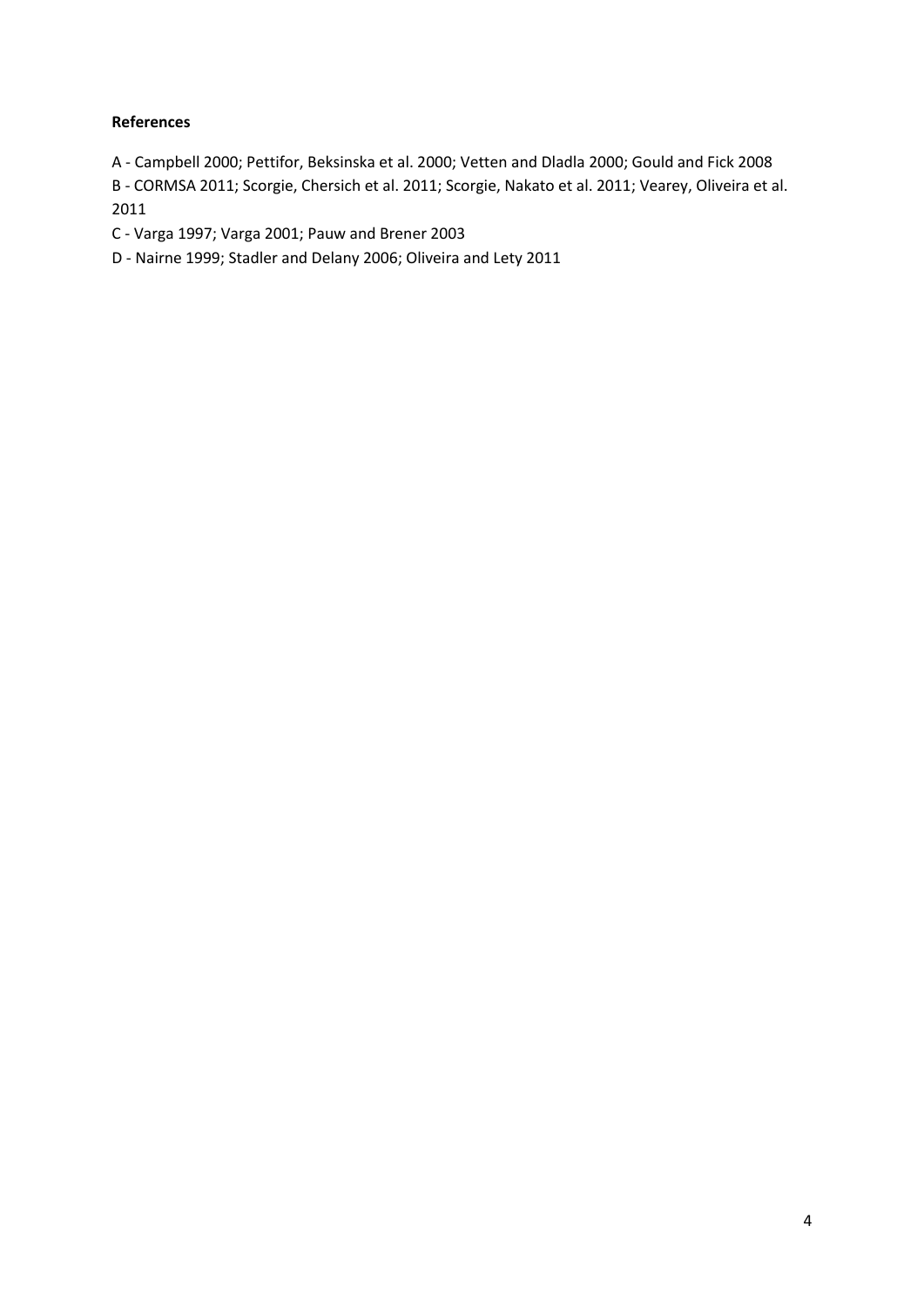## 2. Decriminalisation

## 2.1 The fundamentals

#### **Introduction to the model**

Decriminalisation is the only rights-based approach to sex work law. Prostitution-related criminal law which is not designed to protect the rights of sex workers is repealed. Sex workers have the right to work without artificial and arbitrary (unjustifiable) limitation, and brothels operate as ordinary businesses. Laws protecting the rights of sex workers and offering protection from the special risks in their job are put in place. Existing laws govern objectionable behaviour by sex workers.

#### **What is the public policy objective of decriminalisation?**

## **Decriminalisation**



Acceptance of the reality and inevitability of the existence of sex work. Recognition of the human rights and right to work

of sex workers. Avoiding the sex industry going underground. Constructive relationships between police and sex workers.

#### **How does the purpose relate to the requirements of the Constitution?**

It is aligned with the Constitution, as a rights-based approach.

#### **What the decriminalisation legislative model entails**

A *fully decriminalised system of sex work* (law and policy changes) does not mean "no law on sex work". It would involve the following:

- **the removal of laws** which make sex workers, clients and others involved in sex work into criminals because of the sex work they are involved in;
- **preventing** local councils from making by-laws which can be used unfairly against sex workers; but allowing restrictions on offensive signage
- the **introduction of new laws** which give new protections to sex workers and their clients, for example obliging clients to practice safer sex and brothel owners to promote safer sex, giving sex workers the same labour and occupational health and safety protections that other workers have.
- **promoting human dignity**, so that discrimination on the basis that someone is a sex worker or has been a sex worker would be illegal;
- **continued laws against public indecency**.

#### **Examples of countries**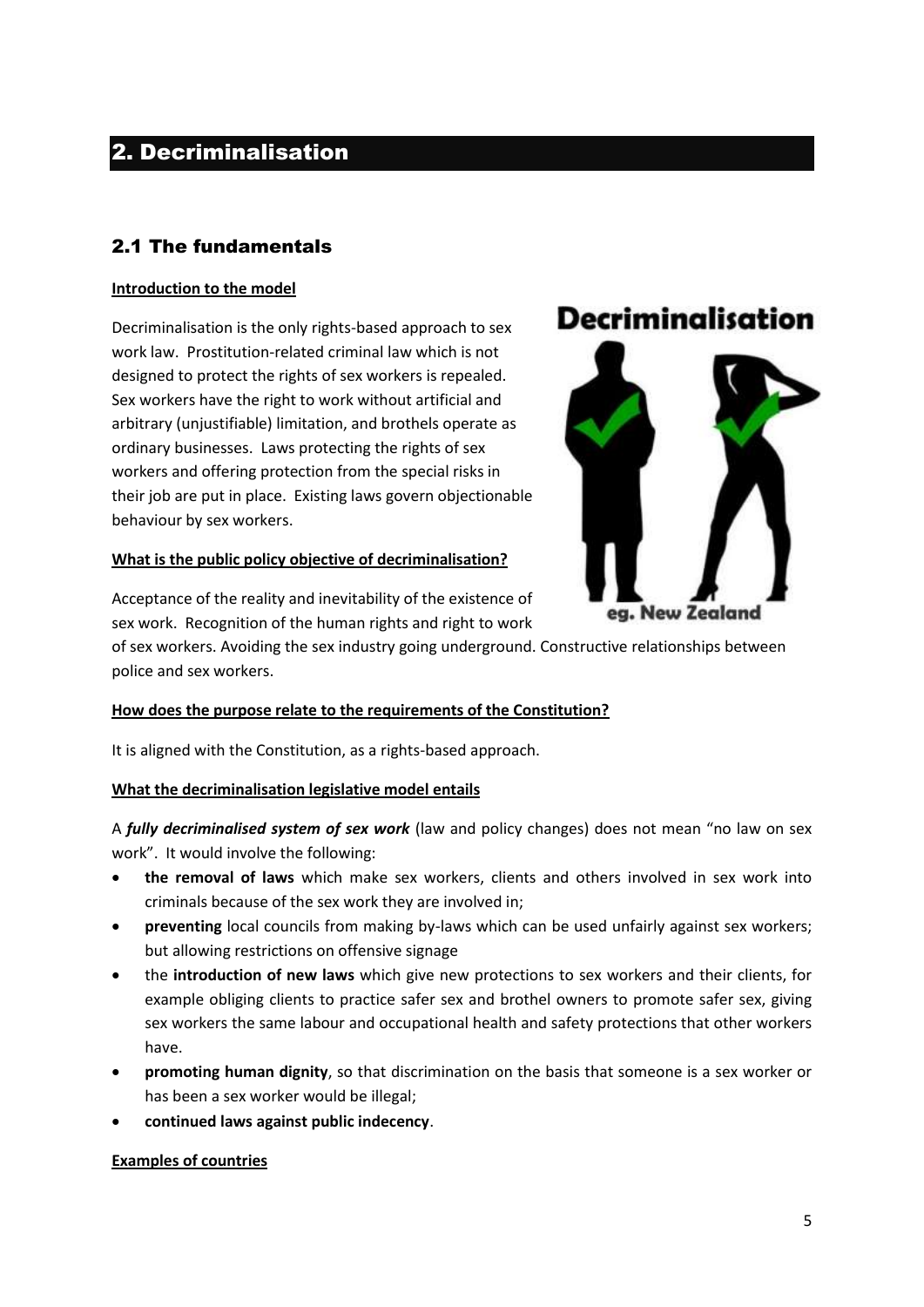New Zealand; New South Wales, state of Australia

### 2.2 The impact

#### **Impact on sex work - has the law fulfilled its purpose?**

**a. Decriminalisation of sex work has happened, and has been successful** from the viewpoint of communities, sex workers, police and the Government. It was introduced in New South Wales (a state/province in Australia) from 1995, and in New Zealand from 2003.

The New Zealand law contained a 5-year review process, and its report in 2008 had positive outcomes, with:

- *no evidence* of an increase in the number of sex workers, of increased trafficking, or of more under-age sex workers.
- *evidence* of much better relationships between police and sex workers, of both police and sex workers taking clients and owners to court for abusive behaviour, and of government agencies with responsibility for the rights and safety of employees gaining expertise in how to inform and protect sex workers from harm.
- *reports from sex workers* of improved working conditions and well-being, feeling safer under the new legal framework, and being able to negotiate safer sex and to report abuse to police.<sup>3</sup> Studies indicate that the harm reduction-focussed decriminalisation approach in New Zealand has yielded positive results, especially in terms of reducing transmission of HIV and other diseases.

There is proof that **decriminalisation promotes engagement with public health services**. A study (A) compared the health coverage in three Australian cities with different legal frameworks for sex work:

- a.More Sydney sex workers (in the decriminalised state of New South Wales) reported a sexual health centre as a source of safer-sex training and information:
	- Sydney (decriminalised) 52%
	- Melbourne (legalised) 33%
	- Perth (criminalised) 35% (p<0.001).
- b.The legal context appeared to affect the conduct of health promotion programmes targeting the sex industry.

Brothel licensing and police-controlled illegal brothels can result in the unlicensed sector being isolated from peer-education and support

#### **Impact of decriminalisation on sex workers**

**.** 

<sup>3</sup> New Zealand Ministry of Justice 'Review of the Prostitution Reform Act 2003' May 2008. Also see E Mossman and P Mayhew 'Key Informant Interviews - Review of the Prostitution Reform Act 2003'Crime and Justice Research Centre, Victoria University of Wellington, October 2007. The authors interviewed a number of sex workers on the Prostitution Review Act, and noted the following:

*<sup>&#</sup>x27;The positive outcomes resulting from the PRA [Prostitution Reform Act] were seen as significant. Sex workers were no longer considered criminals, and they could earn a living as a sex worker without fear of being prosecuted and having to live with the stigma associated with criminal convictions. They now had rights similar to those working in other occupations, and were able to take legal action against those who denied them these rights. They were better able to negotiate safer-sex practices and seek assistance from the Police over issues of safety. Providing assistance to sex workers was also seen to be easier – as sex workers were more accessible, and barriers to discussing illegal behaviour had been removed.' 77.*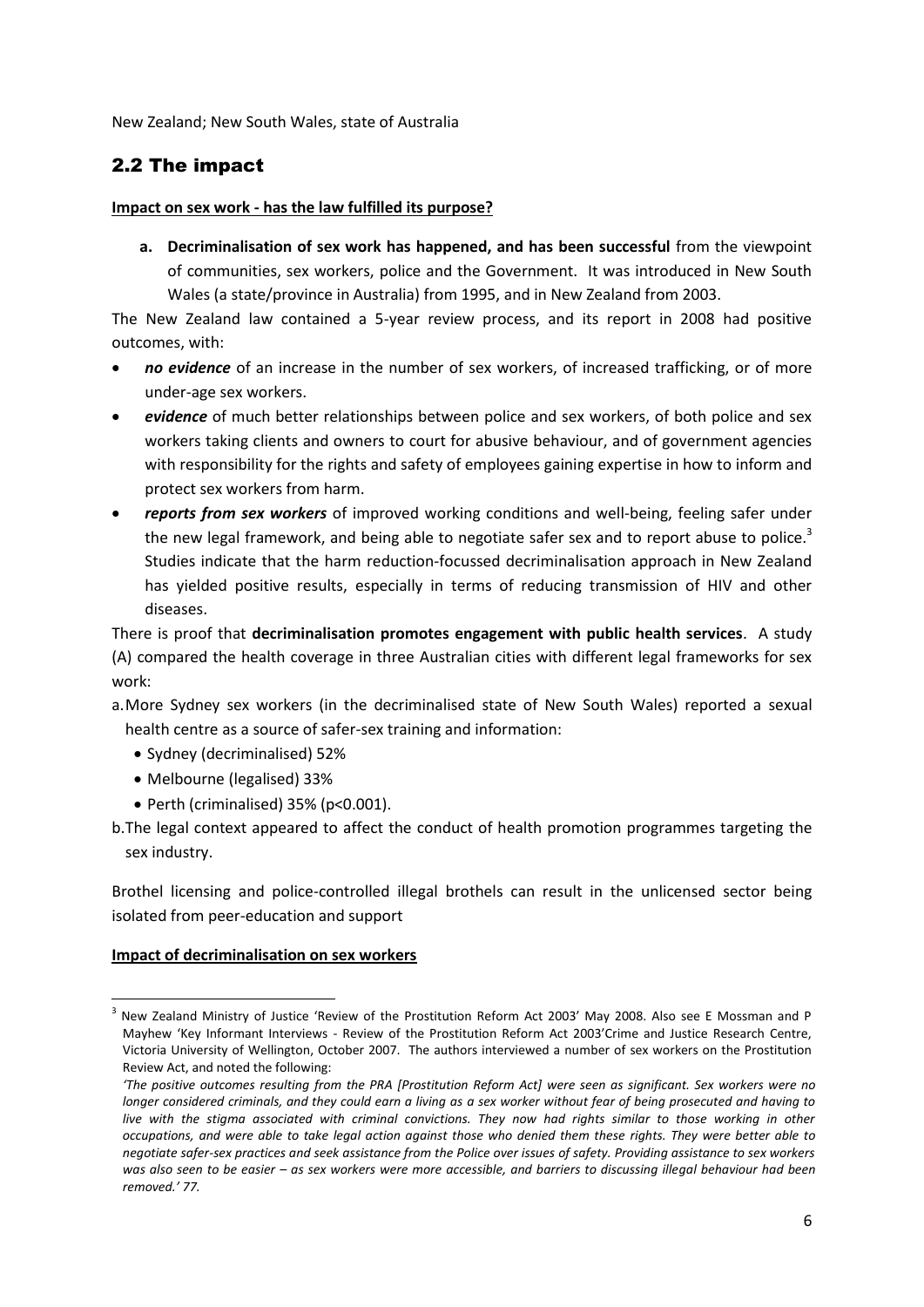A and B detailed below give specific evidence of benefits. C concluded: "The positive outcomes resulting from the PRA [Prostitution Reform Act] were seen as significant. Sex workers were no longer considered criminals, and they could earn a living as a sex worker without fear of being prosecuted and having to live with the stigma associated with criminal convictions. They now had rights similar to those working in other occupations, and were able to take legal action against those who denied them these rights. They were better able to negotiate safer-sex practices and seek assistance from the Police over issues of safety. Providing assistance to sex workers was also seen to be easier – as sex workers were more accessible, and barriers to discussing illegal behaviour had been removed.'

This is the preferred legal model by sex workers and for sex workers, since it is based on their rights, and offers the potential for free choice around entry, activity and exiting.

#### **Impact of decriminalisation on sex worker-police relationship**

Improvement researched and reported in New Zealand – see *B*

### 2.3 Evaluation: Claims made about decriminalisation, responses

Decriminalisation is the only one of the four legal approaches to sex work which offers a *win-win solution -*

- it costs the **government** much less money to enforce (e.g. policing, court costs);
- for **sex workers** it makes it easier to get HIV prevention and treatment services, and other health services, and dramatically changes the basis of their relationship with the police;
- it gives **communities affected by sex work** new opportunities to engage directly with sex workers and their advocates to work out solutions; *and*
- it rewards **business people** who manage brothels and other sex work businesses to a high standard.

The only **losers** under decriminalisation are those people who make money and get other benefits **out of exploiting people** under a criminalised system (e.g. police forcing sex workers to give them bribes to stop them being arrested; gangs demanding "protection money" from sex workers).

## 2.4 Would it work in South Africa? If not, why not?

**Decriminalisation of sex work would be right for South Africa** because it is human rights-focussed, it is proven, it is built on a public health model (harm minimisation) and it moves the relationship between sex workers and the state from a conflict-based relationship with the police (as enforcers of criminalisation) to links through to a wide range of government agencies responsible for promoting welfare, guarding health and safety and protecting labour rights, all of which reinforce fundamental rights of citizenship. All this builds the dignity of sex workers, the great majority of whom are women.

#### **Impact of decriminalisation on issues**

| <b>Numbers of</b> | New Zealand research indicated no clear impact on overall numbers involved in      |
|-------------------|------------------------------------------------------------------------------------|
| sex workers       | the sex industry, but evidence in two cities – Auckland and Wellington – of a move |
|                   | I from the streets into brothels and escort work.                                  |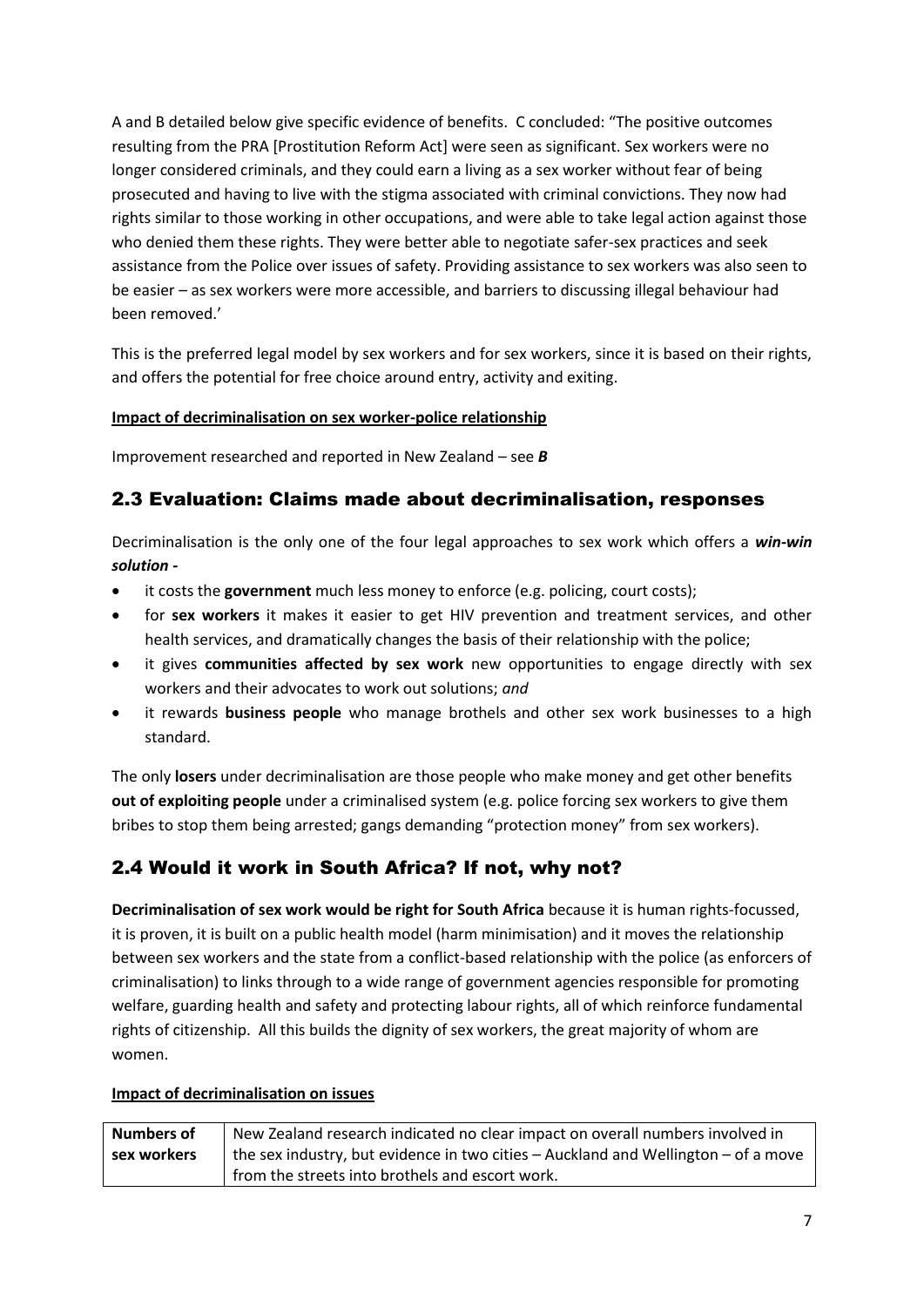| <b>Violence</b>      | The marked improvement in sex worker-police relationships under                     |
|----------------------|-------------------------------------------------------------------------------------|
| against sex          | decriminalisation was illustrated by 60% of sex workers surveyed after law saying   |
| workers              | that (b) they felt that had more power to refuse clients under the Prostitution     |
|                      | Reform Act than before.                                                             |
|                      | Decriminalisation does not mean protective legislation cannot be introduced, with   |
|                      | the clear intention of ensuring sex workers' safety, health and labour rights.      |
| <b>Trafficking</b>   | Decriminalisation has a transformative effect on the police-sex worker              |
|                      | relationship, with a freer flow of information and less sense of inequity, and a    |
|                      | mutual sense of responsibility which comes with greater equity. It follows that     |
|                      | evidence of trafficking - which is an economic and reputational threat to adult and |
|                      | consensual sex workers - would be more likely to be passed on from sex workers      |
|                      | to the police under decriminalisation.                                              |
|                      | The New Zealand law attempts to combat trafficking by denying immigration           |
|                      | permits to anyone who intends to work in, invest in or run a sex work business.     |
| <b>Under-age sex</b> | Decriminalisation has a transformative effect on the police-sex worker              |
| work                 | relationship, with a freer flow of information and less sense of inequity, and a    |
|                      | mutual sense of responsibility which comes with greater equity. It follows that     |
|                      | evidence of involvement by children (under 18) in sex work - which is an economic   |
|                      | and reputational threat to adult and consensual sex workers - would be more         |
|                      | likely to be passed on from sex workers to the police under decriminalisation.      |
|                      |                                                                                     |
|                      | The 2008 Review Committee on the law reform found that only 1.3% of sex             |
|                      | workers were aged under 18.                                                         |
| <b>Affected</b>      | Decriminalisation changes the relationship between representatives of               |
| neighbour-           | neighbourhoods where street sex work takes place and the sex workers                |
| hoods                | themselves. Unless the behaviour of the sex workers is offensive to the point that  |
|                      | it breaches existing and non sex work-specific by-laws, the police are not part of  |
|                      | the equation and some sort of negotiated solution (which itself depends on the      |
|                      | ability of the community leaders and the sex work leaders to genuinely represent    |
|                      | those they seek to represent) is needed.                                            |
|                      |                                                                                     |

#### **Decriminalisation in relation to the SWEAT Test**

**S**afe from police abuse: can sex workers work without fear of police abuse?

- **W**orkers rights: are the labour rights of those in the industry protected full?
- **E**xit: can sex workers leave the sex industry of their own free will without fear of prejudice?
- **A**ccess to health care: can sex workers access respectful health care services?

 **T**rafficking and child sexual exploitation: can sex workers report crimes like trafficking and child exploitation without fear?

#### **References**

**A** - Harcourt et al (2010) - Harcourt C, O'Connor J, Egger S, Fairley C.K, Wand H, Chen M.Y, Marshall L, Kaldor J.M, Donovan B. "The Decriminalisation of Prostitution is Associated with Better Coverage of Health Promotion Programs for Sex Workers." Aust N Z J Public Health, 34(5):482-6, 2010 –

**B** - New Zealand Ministry of Justice 'Review of the Prostitution Reform Act 2003' May 2008.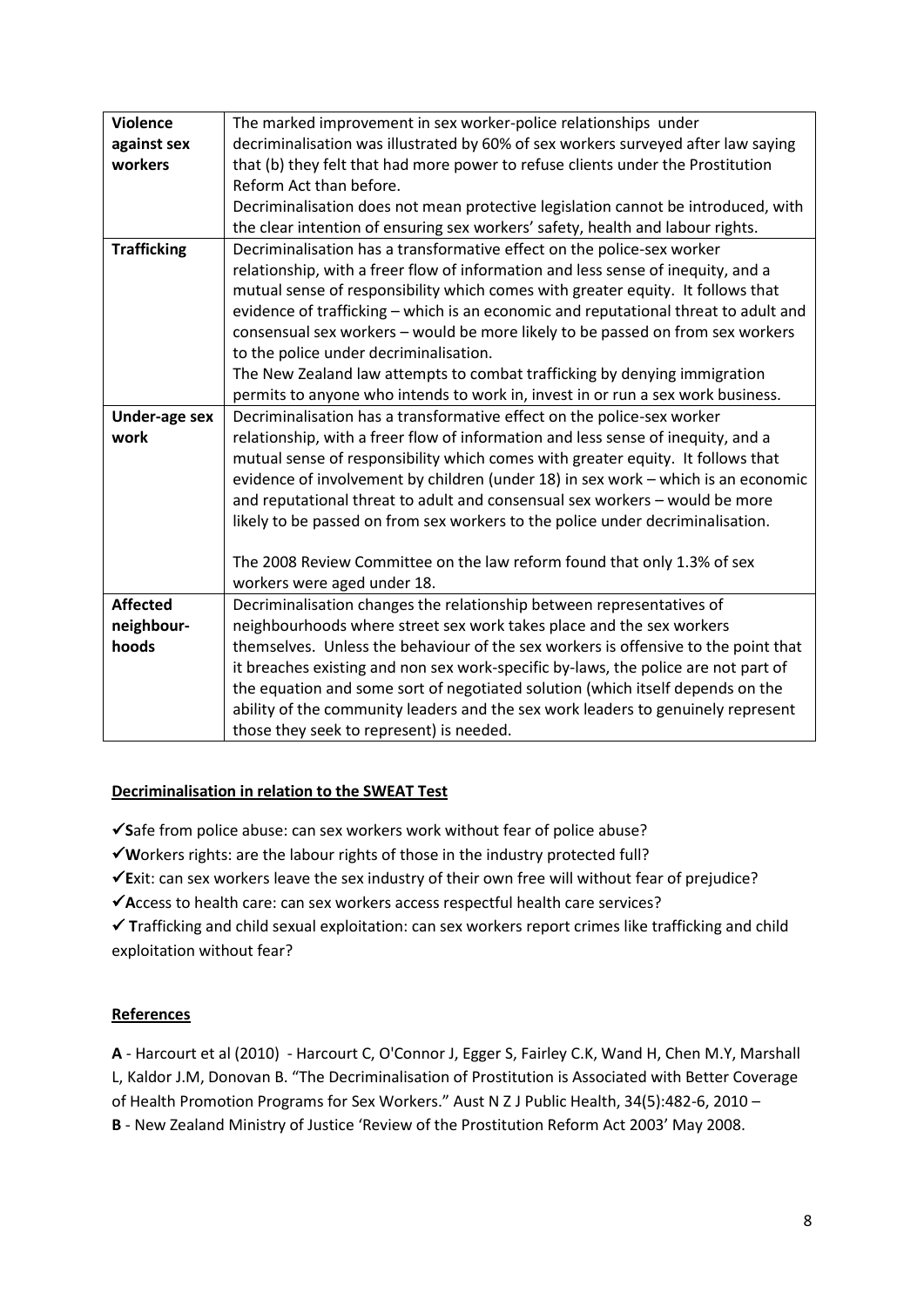**C** - E Mossman and P Mayhew 'Key Informant Interviews - Review of the Prostitution Reform Act 2003'Crime and Justice Research Centre, Victoria University of Wellington, October 2007. The authors interviewed a number of sex workers on the Prostitution Review Act.

## 3. Legalisation

## 3.1 The fundamentals

#### **Introduction to the model**

Legalisation involves the state creating and sustaining various controls over sex workers which is greater than control over people in most categories of employment. The specific controls vary between countries, but typically include being only allowed to work in defined areas and situations, being required to register with the government and/or being required to undergo regular health tests. Many sex workers end up



eg. much of Western Europe

being "illegal" because they breach such rules, which - they reasonably argue – only exist because government seeks to control sex workers rather than to develop their rights or protects their dignity.

#### **What is the public policy objective of legalisation?**

Sex work is regarded as a legal occupation. It needs to be regulated/controlled through criminal law or some other type of legislation. Sex workers can operate under sex work-specific controls defined and policed by the state.

#### **How does the purpose relate to the requirements of the Constitution?**

Legalisation attempts to draw fine lines between legal and illegal activity, and in the course of doing this criminalises a range of consensual and adult activity. That may, as shown in Canada, lead to breaches of constitutional principles.

#### **What the legalisation legislative model entails**

There is no standard range of elements but they commonly involve one or more of the following:

- Registration of sex workers by Government.
- Mandatory regular testing for HIV and STIs.
- Bans on street work, or establishment of ones where sex work is allowed
- Restrictions on brothels, e.g. number of rooms and employees, equipment in each room.

Failure to comply with regulations results in a criminal sanction.

**Examples of countries** : Germany; Mali; The Netherlands; Senegal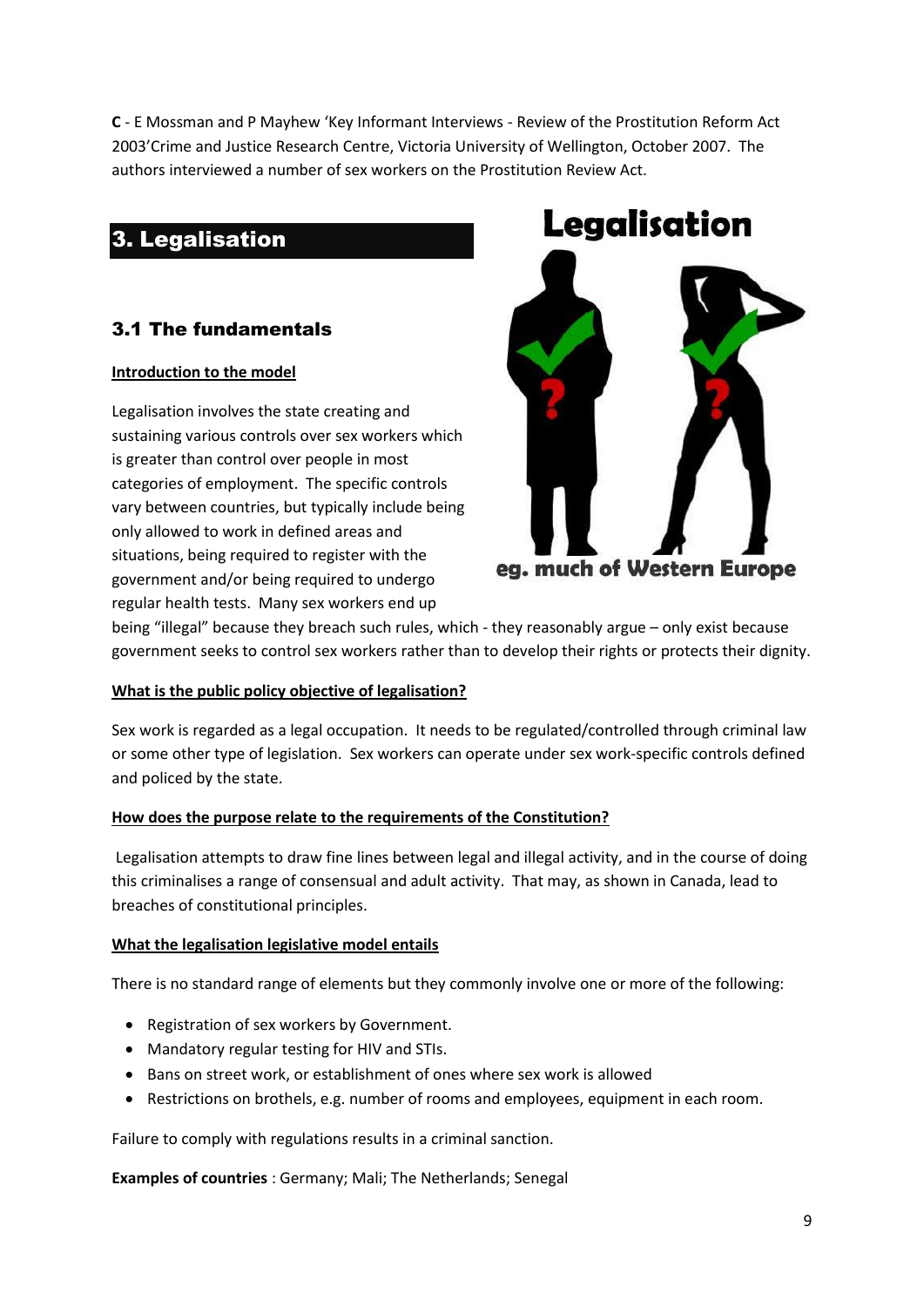## 3.2 The impact

#### **Impact on sex work - has the law fulfilled its purpose?**

Not much – the evidence is that the law has little effect on the number of sex workers or the number of clients, and that most sex workers do not register, and so work illegally. There is evidence in The Netherlands and Victoria that there is a concentration of sex workers in large brothels, with the high level of regulations deterring them from setting up their own businesses.

#### **Impact of legalisation on sex workers**

If sex workers fail to register, they are breaking the law. In The Netherlands, only around 4% of sex workers register *A*, meaning that 96% are criminalised. Sex workers refuse or fail to register because they see no purpose in doing so, seeing little benefit from this in terms of their safety or rights, and they see risks around privacy and the freedom it gives police to interfere in their work and lives. Many are suspicious of the state holding such personal details, including the perceived threat of exposing their sex work should they choose to move on to other employment. Many sex workers, particularly those who want to avoid State authorities for other reasons (relating to drug use, or undocumented or illegal migrants) are particularly unlikely to register under a legalised system, thus reinforcing their vulnerability. Other controls, such as regular testing for HIV and STIs, have no proven public health benefit.

Many brothels also operate illegally – for example, 400 out of 500 in the state of Victoria in 2002/3 *B*

Licensing systems discourage sex workers from setting up their own small brothels through stringent requirements and costs, and possible requirements for planning permission from local councils, and zoning *C*

#### **Impact of legalisation on sex worker-police relationship**

Sex workers operating legally are subject to tight policing; sex workers operating illegally are in the same position as sex workers under criminalisation.

| <b>Numbers of sex</b> | Australian research.                                                    |
|-----------------------|-------------------------------------------------------------------------|
| workers               |                                                                         |
| Violence against      | Effect of legalised and illegal groups of sex workers, and the possible |
| sex workers           | banning of street work.                                                 |
| <b>Trafficking</b>    | Since part of the sex industry remains underground, the necessary       |
|                       | transparency and positive relationship with the police is not there.    |
| Under-age sex         | Since part of the sex industry remains underground, the necessary       |
| work                  | transparency and positive relationship with the police is not present.  |
| <b>Affected</b>       | Depends on the legal position of street sex work.                       |
| neighbourhoods        |                                                                         |

#### 3.3 Impact of legalisation on issues

### 3.4 Evaluation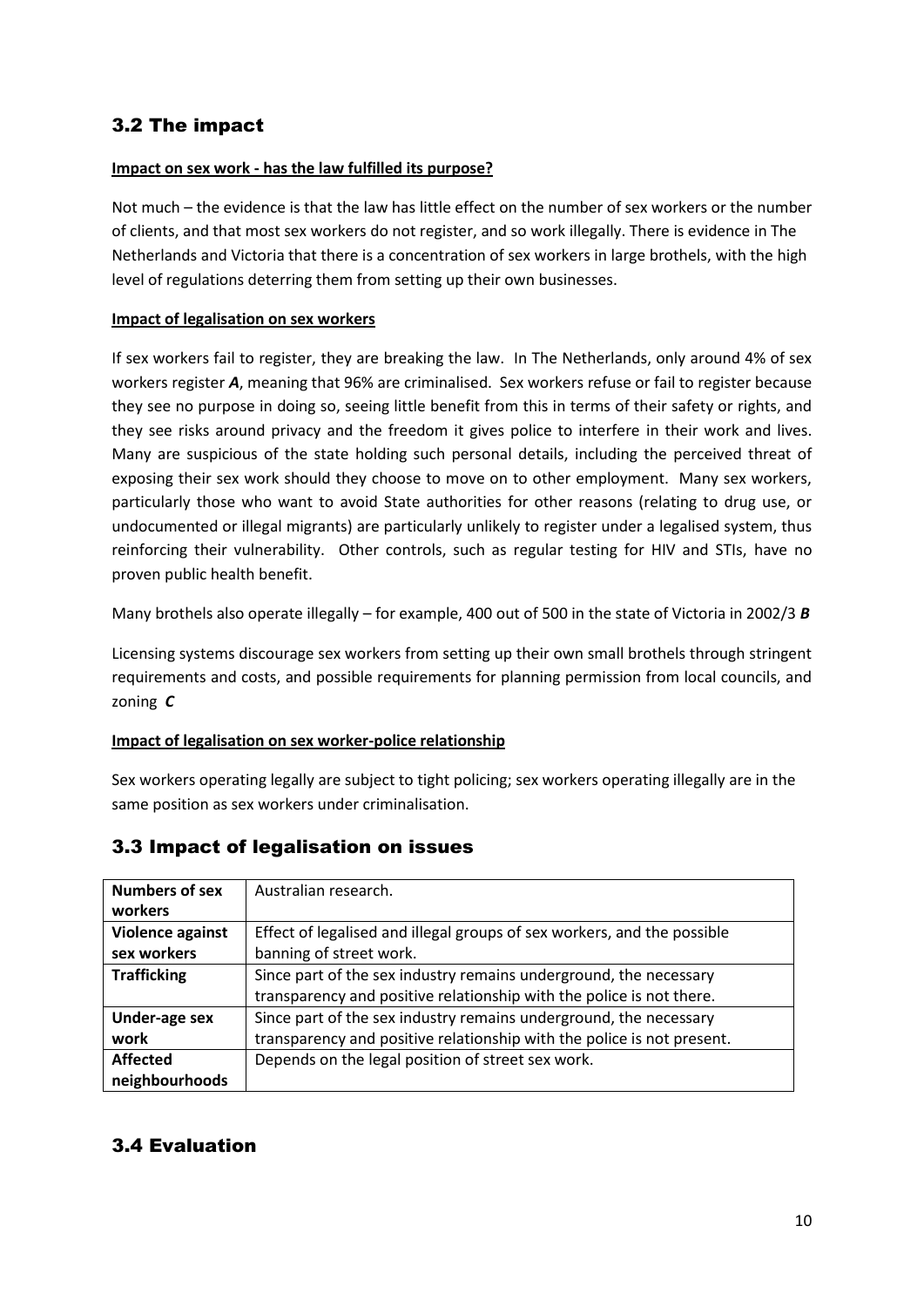#### **Claims made about legalisation, response**

"*The legalisation of prostitution in The Netherlands has had its share of successes and setbacks. In particular, critics note that while legalisation benefits prostitutes who are residents of the European Union- who are now able to obtain legal, health, and social services- illegal immigrants and other "undesirables" have been pushed further underground and are thus even more vulnerable to violence and exploitation"* - *D*

"*This research shows that the Victorian [*the Australian state of Victoria*] system of law reform and its associated politics have served to reinforce negative views of the sex industry. It is argued that it is not enough to make sex work a legal occupation. Both legislators and the general public need to consider it a legitimate occupation of choice*" – source??

#### **Would it work in South Africa?**

#### **If not, why not?**

If legalisation is to be enforced seriously and not just be agreed and then ignored, it involves the state in considerable regulatory expense and involves police in significant volumes of work. It is particularly difficult to operate in an environment such as South Africa, where around 70% of sex work is street-based.

Most regulations of sex work are unnecessary and unreasonable in that they serve no purpose other than to target sex workers and treat them differently than other people; it is the states' rather than the sex workers' agenda. Regulations prohibiting offensive behaviours already exist in the national and municipal by-laws of most democratic countries. Examples in South Africa are public indecency and loitering laws. In fact, under criminalisation, these are the laws which are frequently used to arrest sex workers working outdoors. To then enact further regulations specifically targeting the offensive behaviour against sex workers would amount to unfair and unreasonable discrimination on the basis of type of work ( in this case sex work).

#### **References**

The Challenge of Change: A Study of Canada's Criminal Prostitution Laws. Report of the Standing Committee on Justice and Human Rights Art Hanger, M.P. Chair December 2006 [\(http://www.parl.gc.ca/Content/HOC/Committee/391/SSLR/Reports/RP2610157/391\\_JUST\\_Rpt06\\_](http://www.parl.gc.ca/Content/HOC/Committee/391/SSLR/Reports/RP2610157/391_JUST_Rpt06_PDF/391_JUST_Rpt06-e.pdf) [PDF/391\\_JUST\\_Rpt06-e.pdf\)](http://www.parl.gc.ca/Content/HOC/Committee/391/SSLR/Reports/RP2610157/391_JUST_Rpt06_PDF/391_JUST_Rpt06-e.pdf) Not Up to the Challenge of Change: An analysis of the report of the Subcommittee on Solicitation Laws Briefing Paper | February 2007 [\(http://www.aidslaw.ca/publications/interfaces/downloadFile.php?ref=975\)](http://www.aidslaw.ca/publications/interfaces/downloadFile.php?ref=975)

B – Prostitution: A Review of Legislation in Selected Countries K Hindle; L Barnett; L Casavant Legal and Legislative Affairs Division, Parliamentary Information and Research Service 20 November 2003, revised 19 November 2008 Parliament of Canada 2008

[\(http://www.parl.gc.ca/Content/LOP/ResearchPublications/prb0329-e.pdf\)](http://www.parl.gc.ca/Content/LOP/ResearchPublications/prb0329-e.pdf)

 $C - as B$ 

 $D - as B$ 

**Decriminalisation in relation to the SWEAT Test**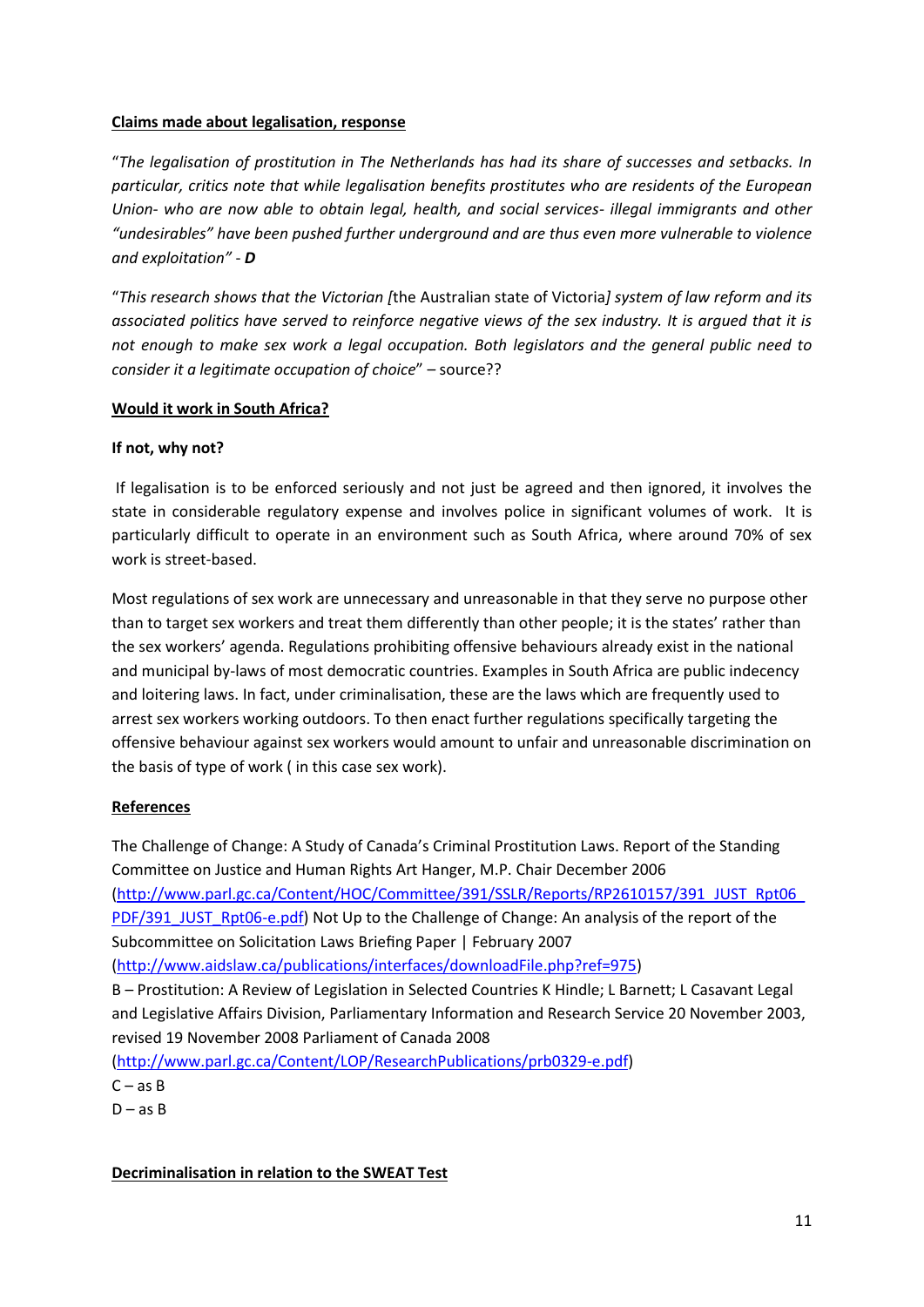Safe from police abuse: can sex workers work without fear of police abuse? **\*** unless they are registered;

**W**orkers rights: are the labour rights of those in the industry protected full? X unless they are registered

**E**xit: can sex workers leave the sex industry of their own free will without fear of prejudice? X unless they are registered, and restrictions on sex work are frequently unnecessary, unreasonable and discriminatory:  $\checkmark$ 

Access to health care: can sex workers access respectful health care services? **\*** only if they are registered, and the need for registration may discourage access to health care.

**T**rafficking and child sexual exploitation: can sex workers report crimes like trafficking and child exploitation without fear?  $\star\checkmark$  To some extent, but relationships between police and sex workers are still strained, illegal industry still exists and those working within it don't come forward with information (and are themselves vulnerable)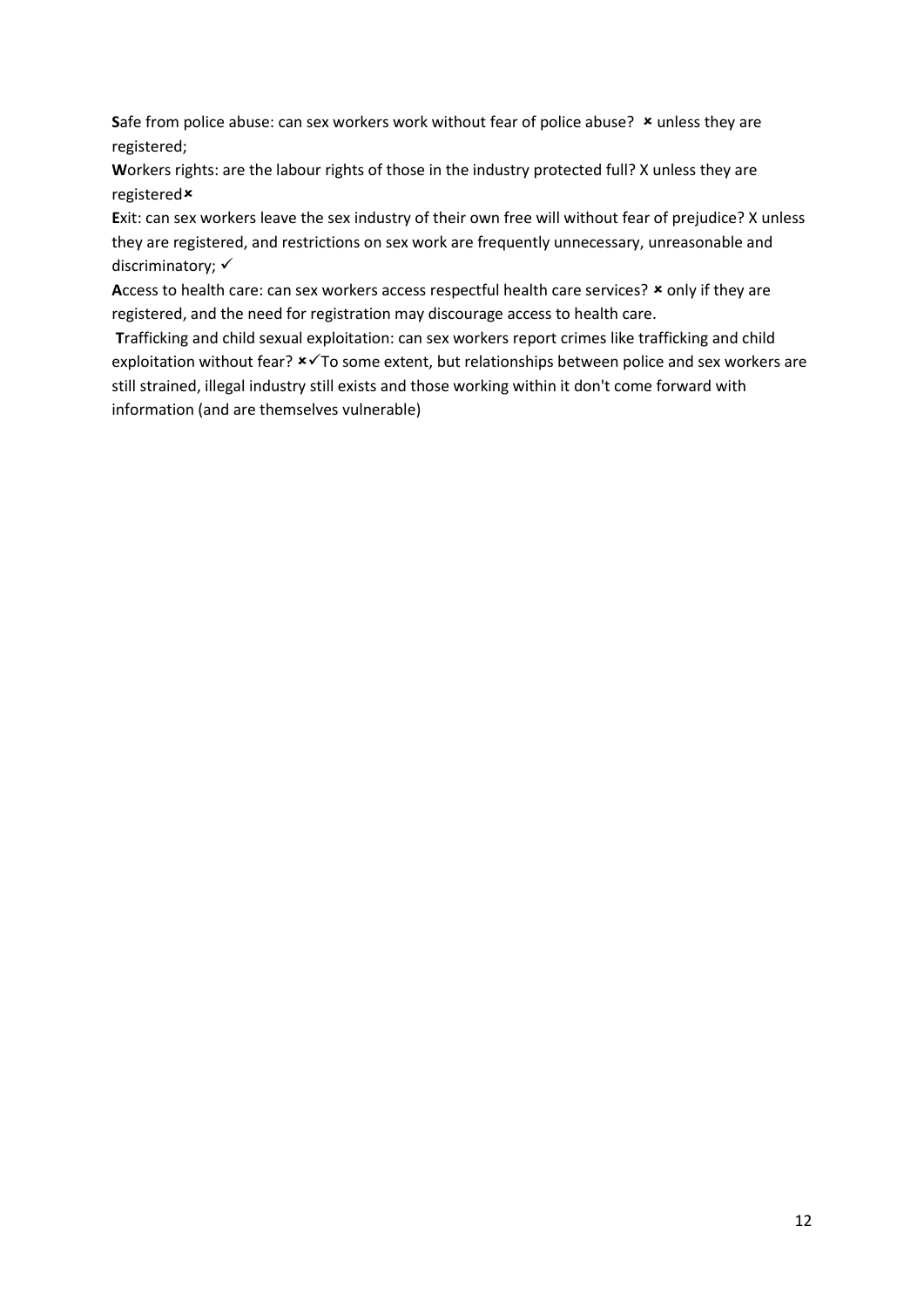## 4. Partial criminalisation

## 4.1 The fundamentals

#### **Introduction to the model**

This approach involves the sex worker not being criminalised for their work, while everyone else who works with them is criminalised, including their clients and people acting as security guards for them. The evidence from Sweden is that it reduces incentives on clients to behave well towards sex workers, and forces sex workers into the shadows (A) (B). Sex workers are treated as victims but without the rights of victims, with their dignity denied.

The model is sometimes referred to as "neo-abolitionlist".

### **What is the public policy objective of partial criminalisation?**

## **Partial Criminalisation**



On the basis that sex work violates a person's human rights, and that there is no such thing as free choice in this matter so that sex work in all its forms constitutes the sale and consumption of human bodies, it seeks the abolition of sex work, through the removal of demand. They see prostitution as a serious form of male violence against women.

#### **How does the purpose relate to the requirements of the Constitution?**

South Africa's Constitutional Court has already found against gender discrimination in sex work law (*S v Jordaan and others 2002*), and partial criminalisation/decriminalisation clearly discriminates on the same basis since the sex worker and client are treated absolutely differently by the law. Thus **this law risks failing constitutional review in South Africa.**

#### **What the partial decriminalisation legislative model entails**

Sex workers cannot be charged for soliciting or for offering sex for payment, but their clients, and others involved in managing sex workers, are criminalised. Criminal sanctions are imposed unilaterally on the client or buyer of a sexual service. As distinct from criminalisation, the sale of sex is not illegal as such, with the seller or sex worker falling outside the reach of criminal prosecution. As distinct from legalisation, however, the government does not regulate the sex trade industry.

**Examples of countries**: Israel, Sweden, Norway, Iceland, South Korea.

## 4.2 The impact

**Impact on sex work - has the law fulfilled its purpose?**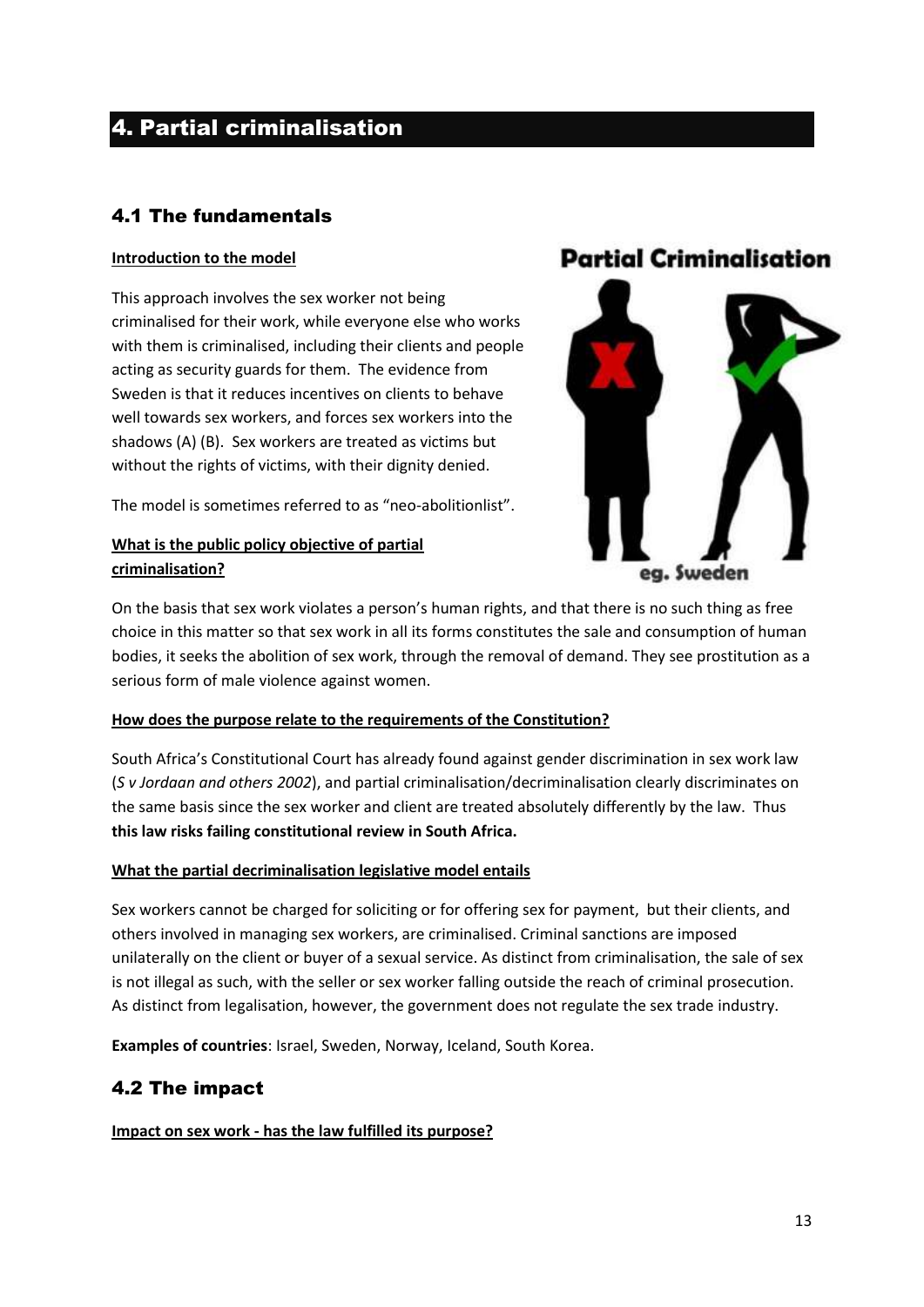Social services and health outreach report that the existence if the law has made it harder for them to maintain contact with sex workers.

#### **Impact of partial criminalisation on sex workers**

#### Research in Sweden (see references below)

Ironically, partial criminalisation goes further than criminalisation to dehumanise and objectify sex workers by not recognising the seller of sex as an accessory to the crime of buying sex. She {the sex worker} just does not feature at all, with no basis on which to participate in the legal procedures regarding the crime; sex workers are denied legal recognition in the criminal process. The presumption that it is undesirable to criminalise the "victim" of the crime – the sex worker – is further contradicted by supplementary legal provisions that clearly criminalise and marginalise sex workers through other means.

The most significant direct impact of the law on sex workers, however, is the way in which the law pathologises sex workers. Pye Jakobsson, the international spokesperson for the Rose Alliance, states that "the message that the law is sending is that everybody is a victim and people are treated accordingly… The claim is that the law is to save sex workers, but in fact, the message of the law is pushing sex workers further away from society." In terms of the way in which authorities and service providers treat sex workers, repeated testimonies indicate that most difficulties occur when sex workers refuse to comply with their imposed victim status. Where sex workers refuse to stop their work, refuse to submit to being saved and decline to cry for help, service provision is often withheld, rights to have alleged rape or abuse reported or prosecuted frequently denied and parental rights, at times, removed. In other words, when sex workers insist on their own agency they are persecuted for it. With popular academic and media reports often grouping all sex work, including stripping, as "prostitution" and reporting strip clubs as "brothels", sex workers in the broad sense, and women sex workers in particular, are disempowered and stigmatised. Should sex workers wish to leave the industry, this stigma makes entering the conventional job market particularly challenging.

The view of sex work taken by the Swedish law is that there can be no such thing as voluntary prostitution. By emphasising structural subordination of the seller, the will and agency of the sex worker is regarded as irrelevant or non-existent. If her/his agency in the conduct of selling sex is acknowledged in individual instances, it is viewed as contrary to the perceived public good and is subordinated to it for this reason. **The official view is thus that all sex workers are 'victims', sexual objects of patriarchal dominance. This notion of the irrelevance of seller's consent is central to the laws structure and impact.**

The "shamefulness" of purchasing sex is most certainly projected onto the seller, exemplified in a statement by Detective Superintendent Jonas Trolle of the Swedish Police, who said, "*It should be difficult to be a prostitute in our society - so even though we don't put prostitutes in jail, we make life difficult for them*". (B) The paradoxical conceptions of sex workers as both victims and participants in the crime **serves to marginalise, disempower and cast shame on sex workers**.

#### **Impact of partial criminalisation on sex worker-police relationship**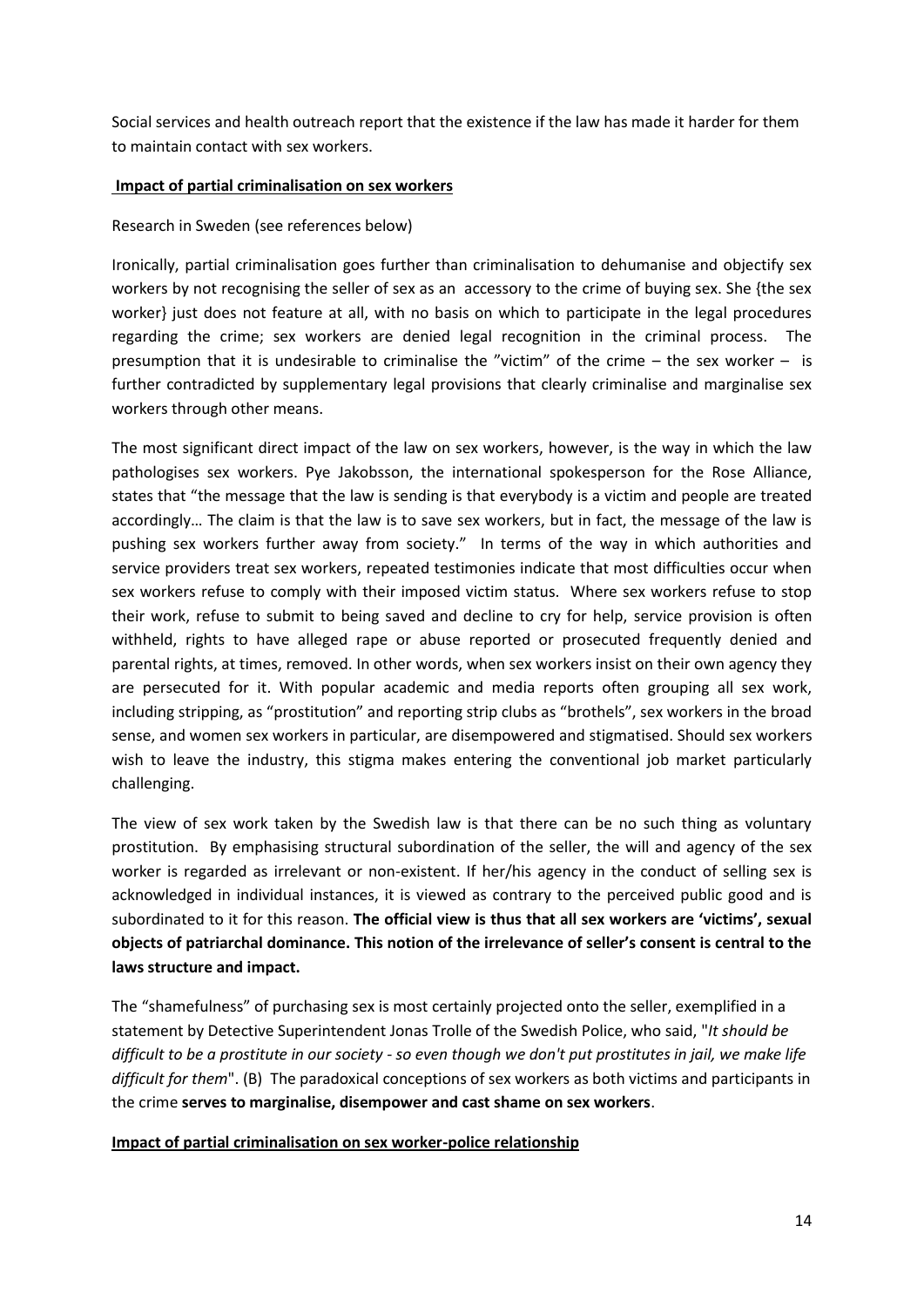Sex workers are not liable to arrest, but since they are normally the people who have the most evidence about clients and managers, they are liable to police pressure.

Offences under the *Sexköpslagen* have been seen as a low priority crimes by police, largely due to the low penal value attached to the crime. It is reported that investigative difficulties, funding limitations, higher visibility and the perceived low symbolic value of street-based sex work to the public, have led to **police efforts focussing largely on street-based work**. Police have generally not undertaken undercover work to enforce the law in in-door sex work due to the high resource demands and uncertain results. (B)

#### **Policing of sex workers does not reflect their supposedly "legal" status**. For the police,

consequences include the ways in which sex workers' privacy rights are infringed, how sex workers are harassed by the police and are subject to invasive questioning, surprise visits and privacy intrusions that would be unacceptable to "normal" victims of crime or "regular" citizens. For example, one sex worker has stated that following a raid during a sex act with a client, police refused to allow her to clothe herself, stating that she was "used to people seeing her naked" (C) This is what happens when a **law views sex workers as lacking agency and humanity.**

| <b>Numbers of sex</b> | See References in Sweden (and critical responses on claimed successes,         |
|-----------------------|--------------------------------------------------------------------------------|
| workers               | based on unknown numbers of sex workers and no adequate baseline for           |
|                       | assessment)                                                                    |
| Violence against      | The Sexköpslagen requires that the legal capacity of the sex worker to         |
| sex workers           | consent is completely unacknowledged, to the extent that cases of sexual       |
|                       | violence, rape and kidnapping perpetrated against sex workers are              |
|                       | considered simply as aggravated instances of purchasing sex and not as         |
|                       | independent sexual offences liable to high sanctions and damages, as           |
|                       | would be the case in circumstances outside of sex work.                        |
|                       | Actual statements on increases or declines in sex workers' exposure to         |
|                       | violence cannot be motivated statistically: violence against sex workers       |
|                       | has not been recorded systematically by hospitals or police either prior to    |
|                       | or after the implementation of the ban. However, much qualitative              |
|                       | research and testimonies from sex workers indicate the market to be            |
|                       | much tougher and more violent following the ban.                               |
|                       | The argument made by critics of the law, (including a number of sex            |
|                       | workers both currently still working and retired from the trade) is that the   |
|                       | law has made the "decent clients" disappear. Faced with a diminished           |
|                       | pool of "good purchasers" sex workers are now faced with having to             |
|                       | negotiate with less trustworthy clients: "You just can't afford to ignore the  |
|                       | assholes anymore" (Pye Jakobsson). This forces sex workers who are             |
|                       | reliant on their work for income to expose themselves to more dangerous        |
|                       | clients and riskier situations that expose sex workers to increased violence   |
|                       | (and yet flimsy legal redress).                                                |
| Leaving sex work      | Research in Sweden                                                             |
| <b>Trafficking</b>    | In some respects in Sweden, the law has been harmful to the reporting          |
|                       | and policing of trafficking. A perception exists that prior to the law, it was |
|                       | typically purchasers or clients who reported instances of trafficking and      |
|                       | abuse to the police. A number of testimonies and reports now                   |
|                       | acknowledge that clients, due to fear of their own criminal prosecution        |

#### **Impact of partial criminalisation on issues**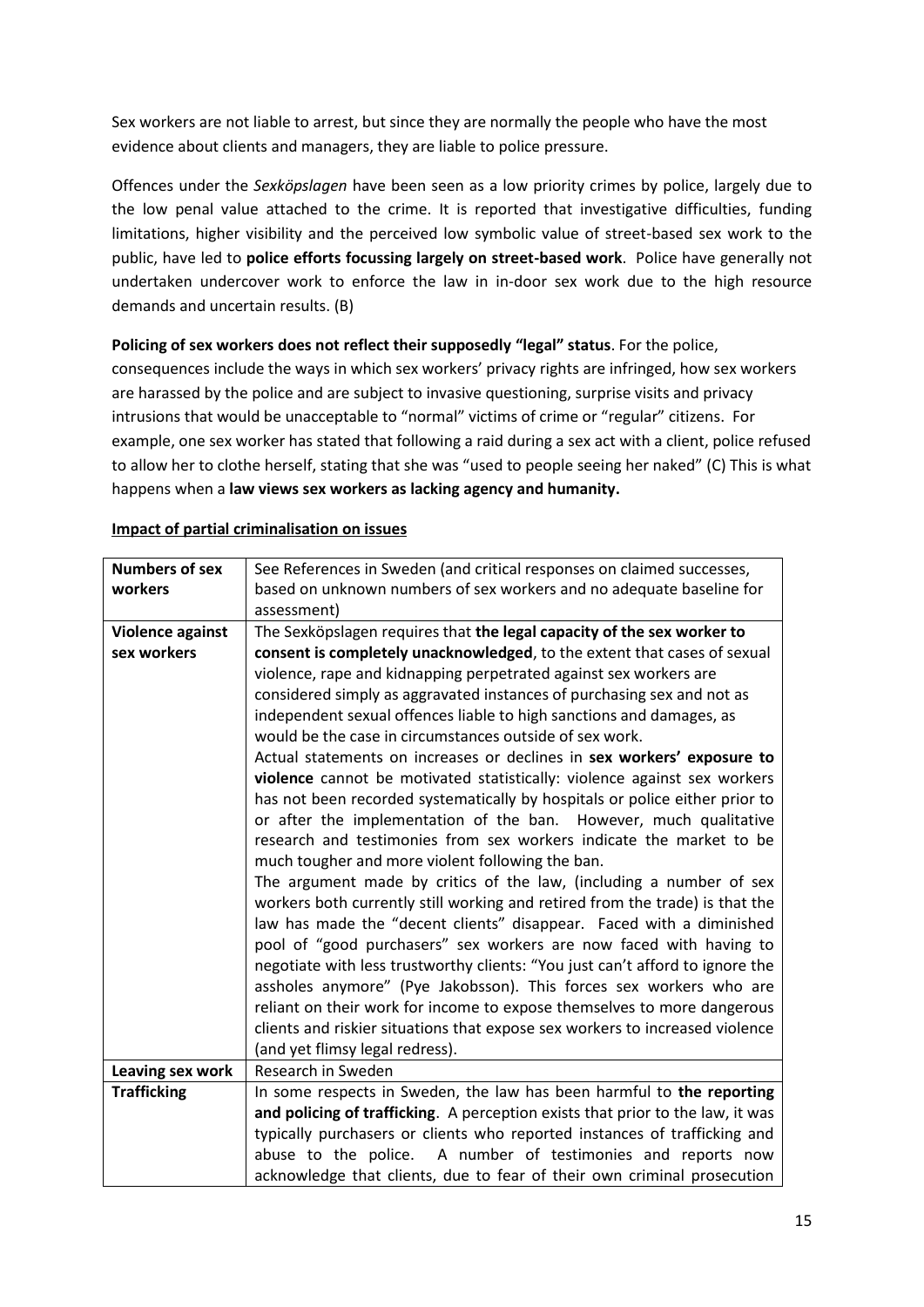|                       | under the ban, are now hesitant to report or evidence instances of abuse<br>or trafficking to the authorities. In one instance, a sex worker has<br>reported as having to function as an intermediary for fearful clients<br>wishing to report abuses: resulting in clients reporting concerns to<br>sympathetic sex workers, who may then relay suspicions of abuse of third<br>parties to the police (B). |
|-----------------------|-------------------------------------------------------------------------------------------------------------------------------------------------------------------------------------------------------------------------------------------------------------------------------------------------------------------------------------------------------------------------------------------------------------|
| Under-age sex<br>work | As above                                                                                                                                                                                                                                                                                                                                                                                                    |

## 4.3 Evaluation

#### **Claims made about partial criminalisation, responses**

Thus, while quantitative evidence is sparse, it is clear that **despite not including sex workers in the criminal sanction, the ban serves to drive sex work underground**. No longer allowed to be visible to acceptable society, the dangers of pressured negotiations and a narrowing of safe options forces sex workers, particularly those already more vulnerable to abuse, into riskier exchanges.

The practices of the police, prosecutors and courts is to ignore allegations of rape and abuse made by sex workers and to charge a person who has committed an act of non-consensual sex with a sex worker merely as "gross purchasing of sex" and not as rape; these are **judicially sanctioned violations of sex worker's dignity and rights to their physical and psychological integrity**. The legal presumption that all sex workers are exploited and subordinated by their clients leads to the presumption that sex workers are unable to consent to have sex in return for pay, but that they are always coerced. The concrete consequence of the law's normative influence is a chilling violation of sex workers' rights to be acknowledged in the most basic way as socially-relevant human beings, bearing the capacity to decide on their own physical integrity. In trial, sex worker have neither the rights of the accused nor the victim but are merely objects of evidence against purchasers, whose true abuses are trivialised as expected conditions in the sex trade. The practice is discriminatory and reduces sex workers to second class citizens whose perpetrators, when they are truly sexually or physically violated outside of their consent, are subject to lower penalties.<sup>4</sup>

#### **References**

**.** 

A – The Jordon Case ( S v Jordan and Others (Sex Workers Education and Advocacy Task Force and Others as Amici Curiae (CCT31/01) [2002] ZACC 22; 2002 (6) SA 642; 2002 (11) BCLR 1117 (9 October 2002)<http://www.saflii.org/za/cases/ZACC/2002/22.html>

B – Annabel Raw, Masters student research (used above) , unpublished, and see also The Swedish Sex Purchase Act: Claimed Success and Documented Effects By Susanne Dodillet and Petra Östergren Conference paper presented at the International Workshop: Decriminalizing Prostitution and Beyond: Practical Experiences and Challenges. The Hague, March 3 and 4, 2011

C – Impacts of the Swedish Criminalisation of the Purchase of Sex on Sex Workers Presented at the British Society of Criminology Annual Conference, Northumbria University. Jay Levy. 4th July 2011 D- THE BAN ON PURCHASING SEX IN SWEDEN: THE SO-CALLED 'SWEDISH MODEL' by Bob Wallace, Principal Policy Officer, Office of the Prostitution licensing Authority Authority of Queensland Undated [\(http://www.traffickingpolicyresearchproject.org/PurchasingSexSweden.pdf\)](http://www.traffickingpolicyresearchproject.org/PurchasingSexSweden.pdf); And: SWAN